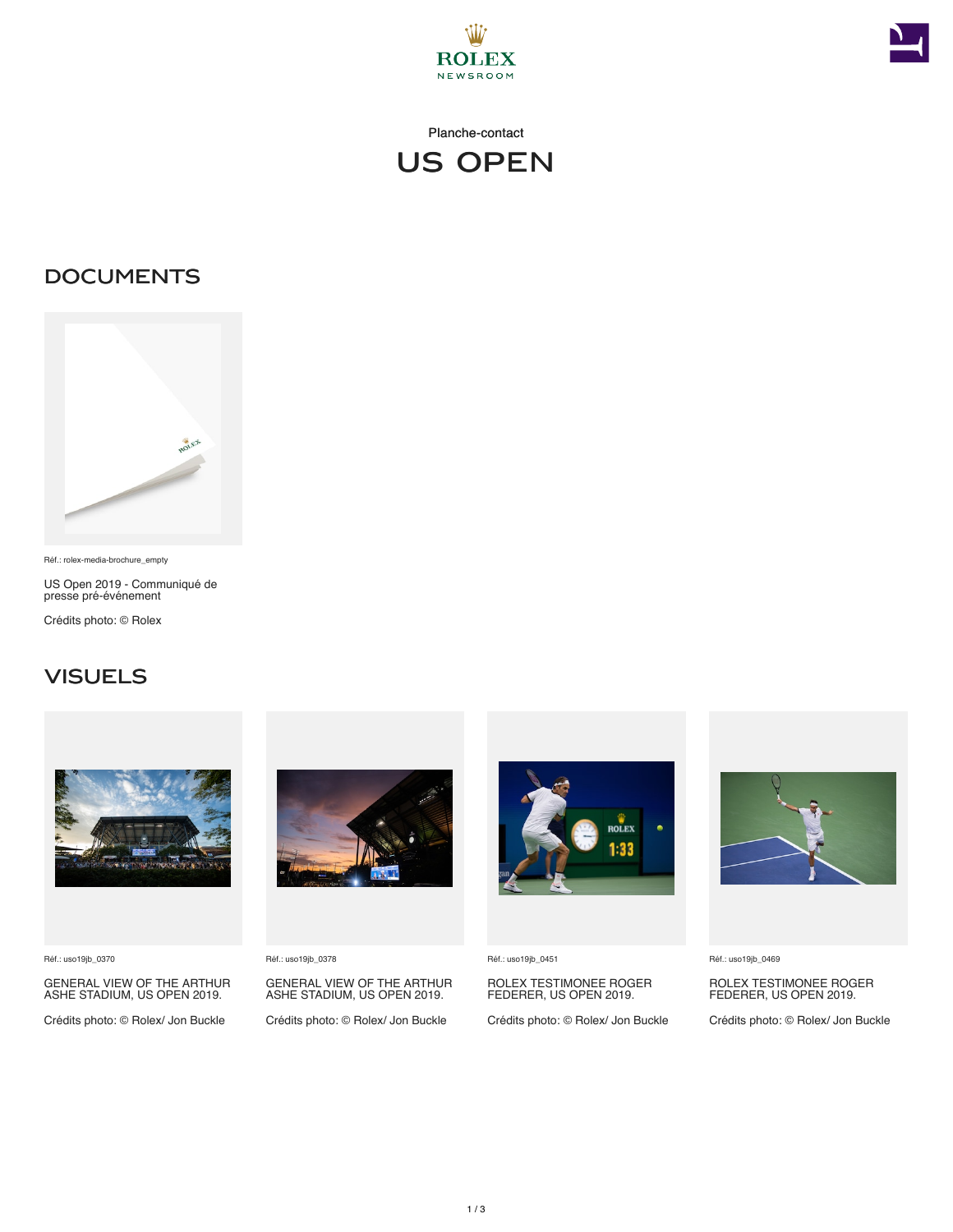

#### Planche-contact

# US Open



Réf.: uso19tl\_156

ROLEX TESTIMONEE GRIGOR DIMITROV, US OPEN 2019.

Crédits photo: © Rolex/ Jon Buckle



Réf.: uso19tl\_173 ROLEX TESTIMONEE BELINDA BENCIC, US OPEN 2019.

Crédits photo: © Rolex/Jon Buckle



Réf.: uso19jb\_0312

ROLEX TESTIMONEE CAROLINE WOZNIACKI, US OPEN 2019.

Crédits photo: © Rolex/ Jon Buckle



Réf.: uso19jb\_0062

ROLEX TESTIMONEE LUCAS POUILLE, US OPEN 2019.

Crédits photo: © Rolex/ Jon Buckle



Réf.: uso19jb\_0382

# ROLEX TESTIMONEE SLOANE STEPHENS, US OPEN 2019.

Crédits photo: © Rolex/ Jon Buckle



Réf.: uso19tl\_053

### ROLEX TESTIMONEE BELINDA BENCIC, US OPEN 2019.

Crédits photo: © Rolex/ Thomas Lovelock



Réf.: uso19tl\_033

# GENERAL VIEW OF THE ARTHUR ASHE STADIUM, US OPEN 2019.

Crédits photo: © Rolex/ Thomas Lovelock



Réf.: uso19jb\_0012

## ROLEX TESTIMONEE ANGELIQUE KERBER, US OPEN 2019.

Crédits photo: © Rolex/ Jon Buckle